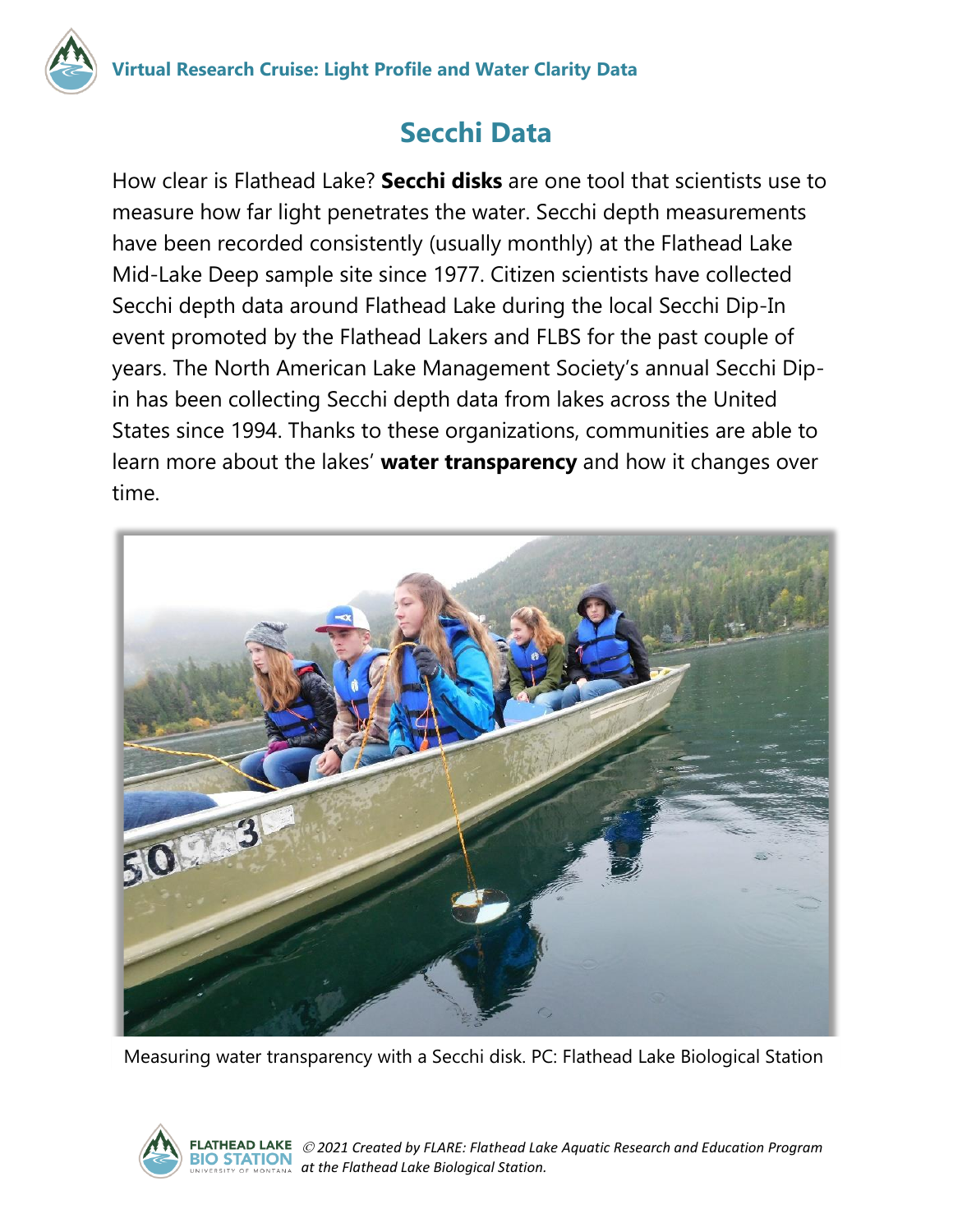

#### **Virtual Research Cruise: Light Profile and Water Clarity Data**

Take a look at the following graphs to learn more about Flathead Lake's water transparency. Compare Flathead Lake to other lakes in Montana and across the country. Answer the questions to see if you can figure out how transparent the waters of Flathead Lake really are. You may notice these graphs are different than the ones you normally see. For these graphs we are plotting from the surface of the lake (0m) down the water column.

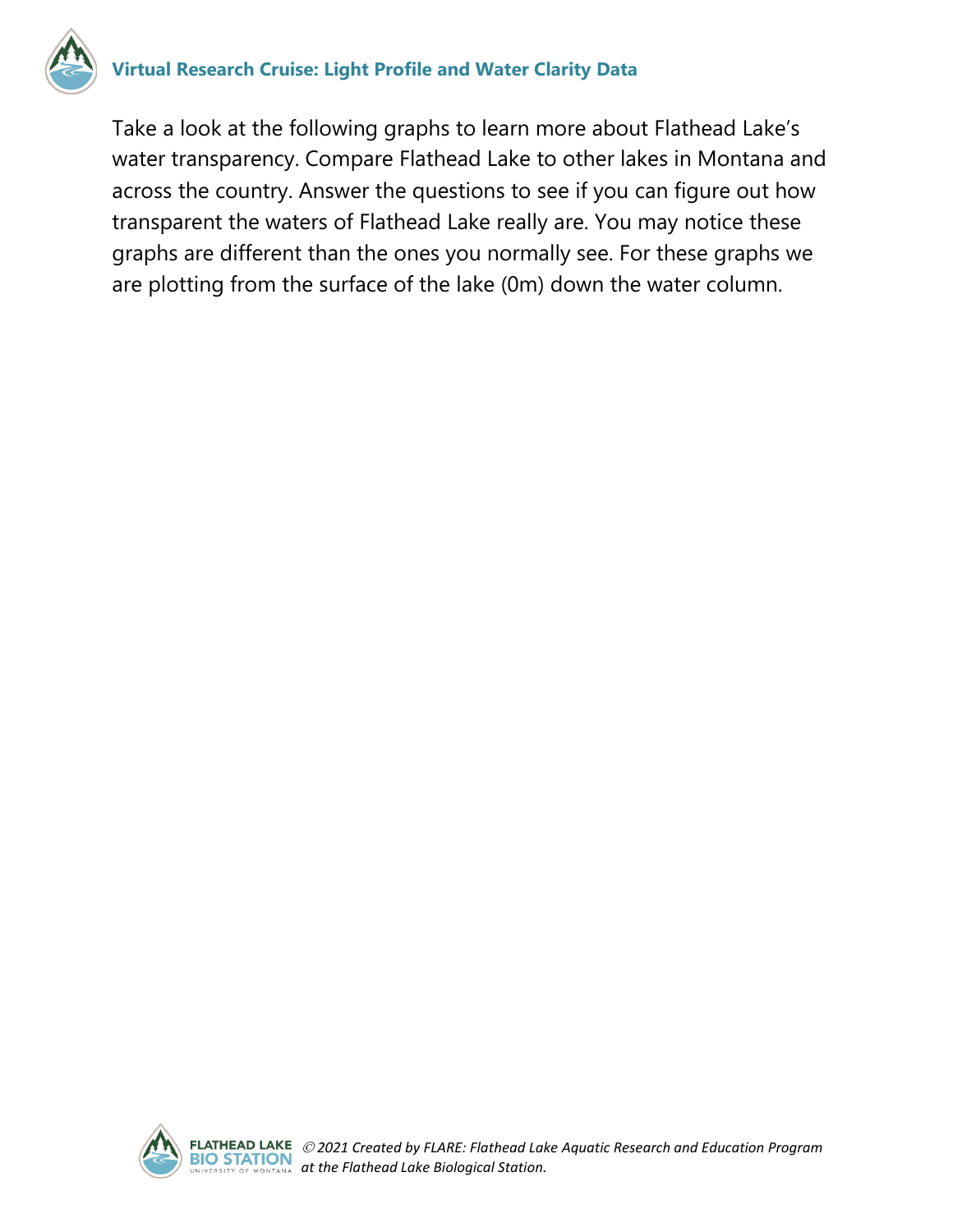#### **Figure 1**





*2021 Created by FLARE: Flathead Lake Aquatic Research and Education Program at the Flathead Lake Biological Station.*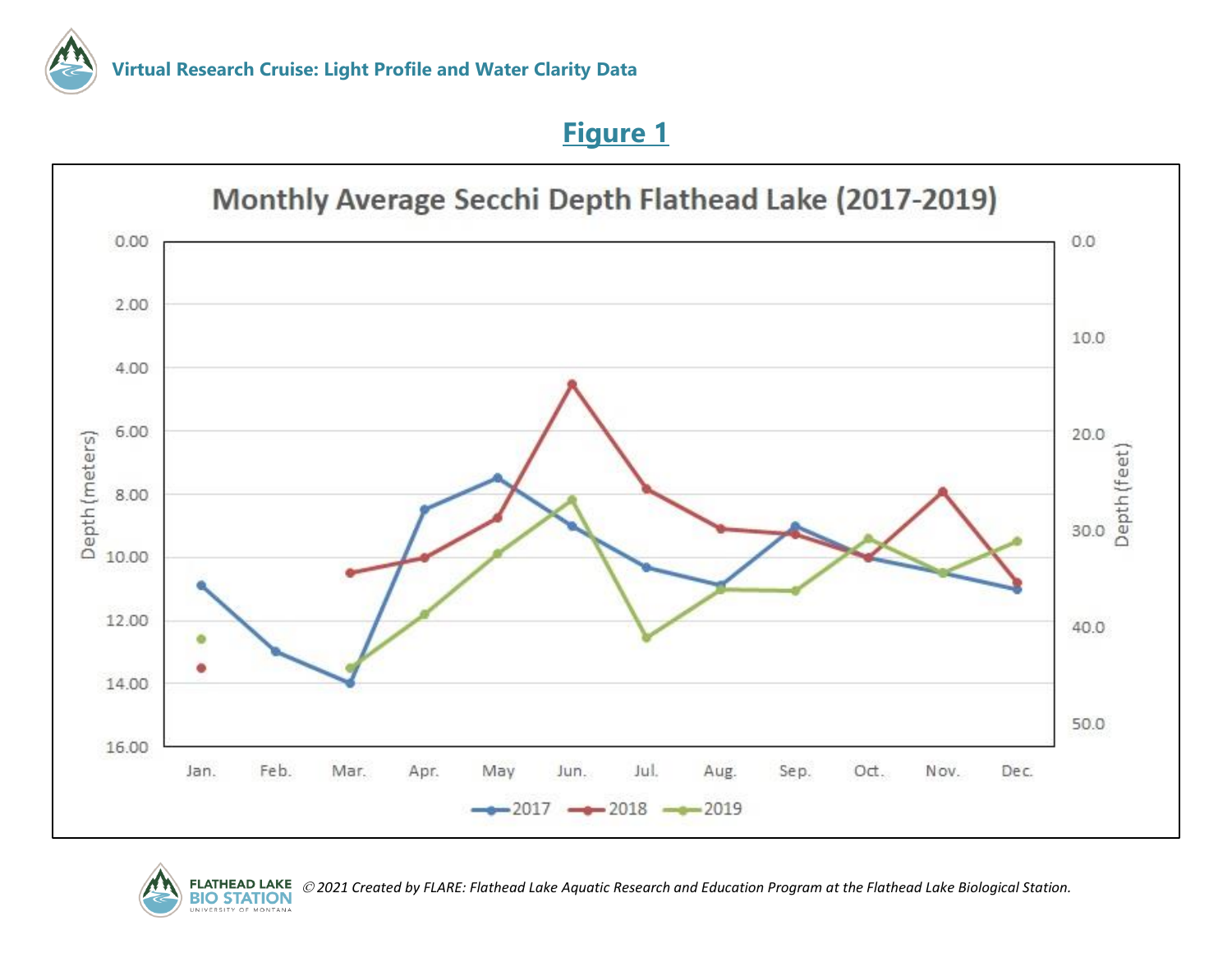

# **Figure 2**

| <b>Kalispell Average Precipitation (inches)</b> |      |      |      |
|-------------------------------------------------|------|------|------|
| Month                                           | 2017 | 2018 | 2019 |
| Jan.                                            | 0.98 | 1.42 | 1.23 |
| Feb.                                            | 2.78 | 1.56 | 1.75 |
| Mar.                                            | 2.72 | 0.76 | 0.5  |
| Apr.                                            | 2.37 | 1.49 | 2.28 |
| May                                             | 0.8  | 1.43 | 0.89 |
| Jun.                                            | 1.48 | 1.96 | 2.8  |
| Jul.                                            | 0.07 | 0.28 | 1.01 |
| Aug.                                            | 0.16 | 0.19 | 0.69 |
| Sep.                                            | 0.52 | 0.56 | 2.52 |
| Oct.                                            | 1.23 | 1.57 | 0.92 |
| Nov.                                            | 1.55 | 1.04 |      |
| Dec.                                            | 2.37 | 0.78 | 0.94 |

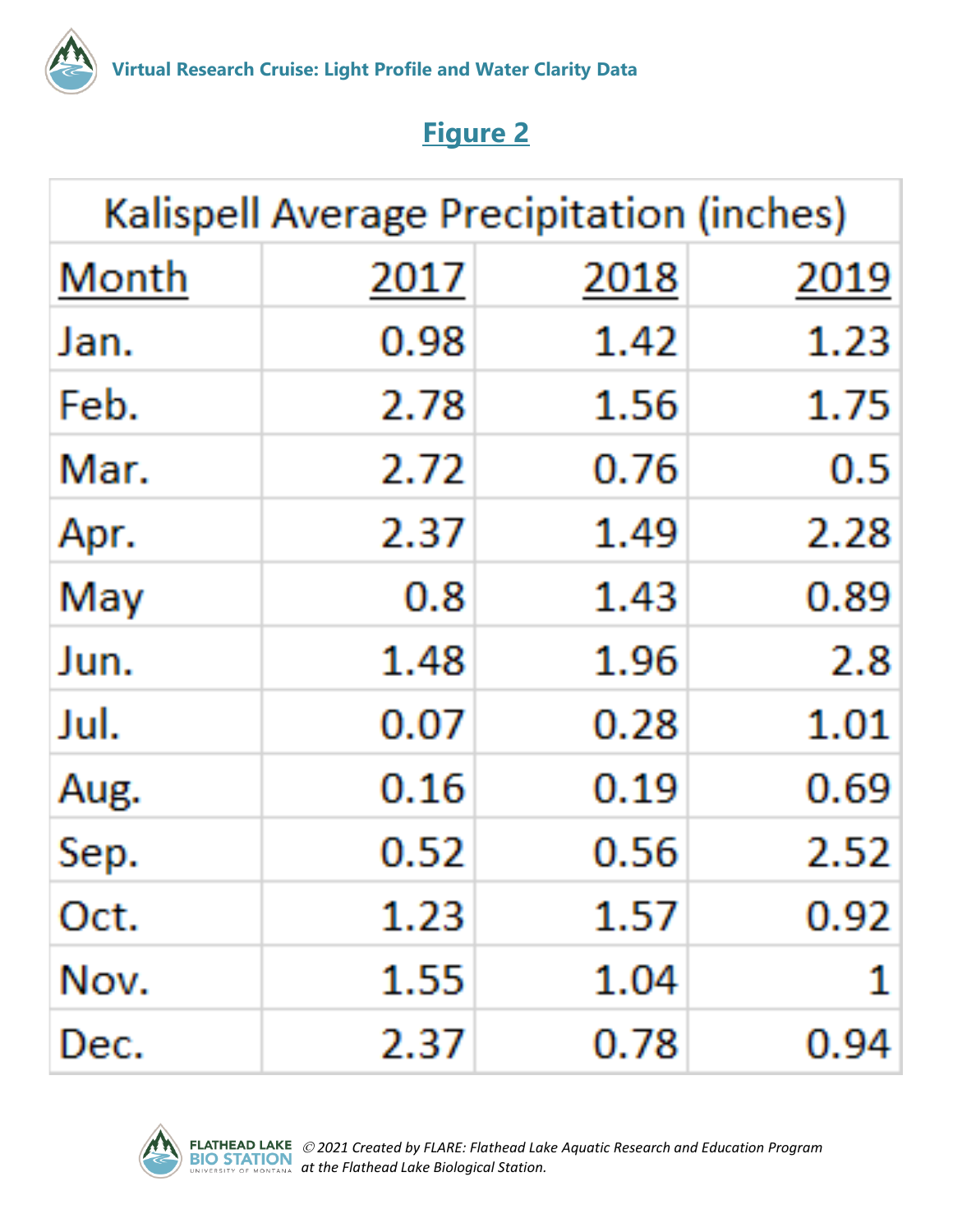## **Figure 3**





*2021 Created by FLARE: Flathead Lake Aquatic Research and Education Program at the Flathead Lake Biological Station.*